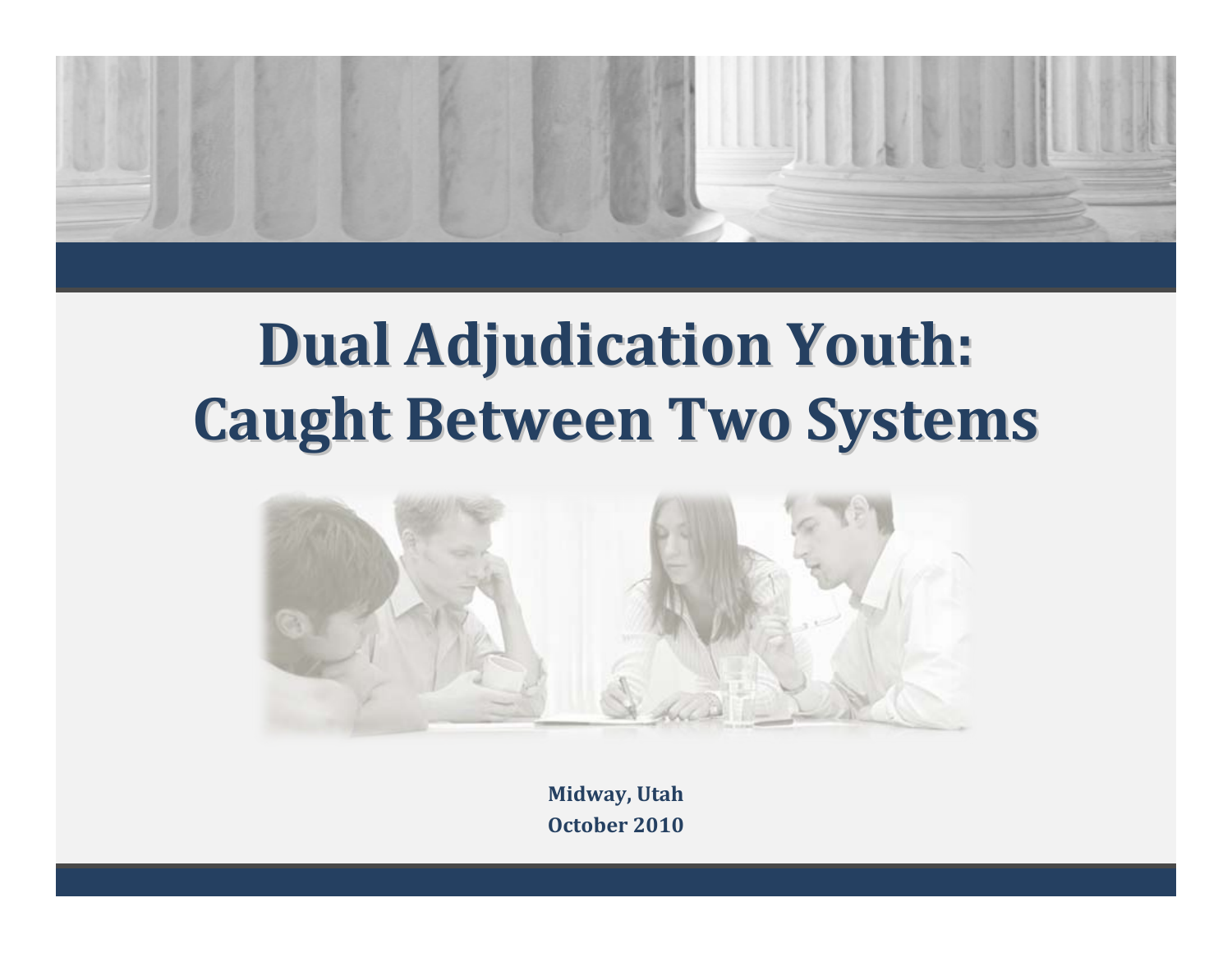### Definition of Dual Adjudication



#### A dually adjudicated youth is a minor in the custody of Child and Family Services who has also been adjudicated for delinquency.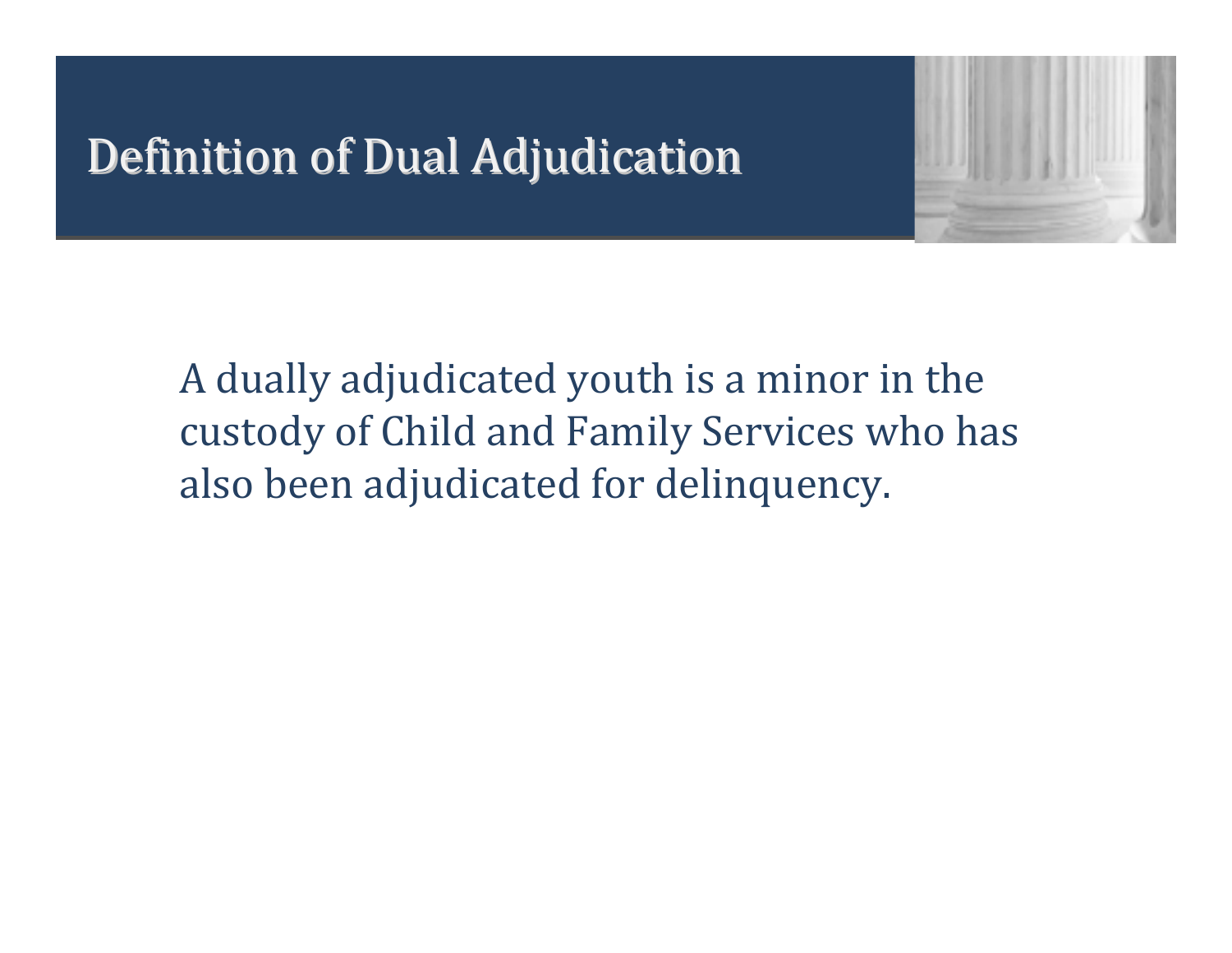#### Research



- • Delinquency rates are 47 percent higher for minors with confirmed cases of abuse or neglect compared to youth without substantiated abuse cases (Ryan et al 2007, Ryan & Testa 2005).
- • Foster care youth are four times more likely to be referred for delinquency at a young age than non‐foster care youth (Alltucker et. al 2006).
- • Placement in foster care is a stronger predictor of early delinquency than socioeconomic status, family member involvement in crime, or special education disability (Alltucker et. Al 2006).
- $\bullet$  Multiple entries, exits, and placements in foster care are related to higher rates of delinquency (Jonson‐Reid 2002, Jonson‐Reid & Barth 2003, Runyan & Gould 1985, Widom 1991).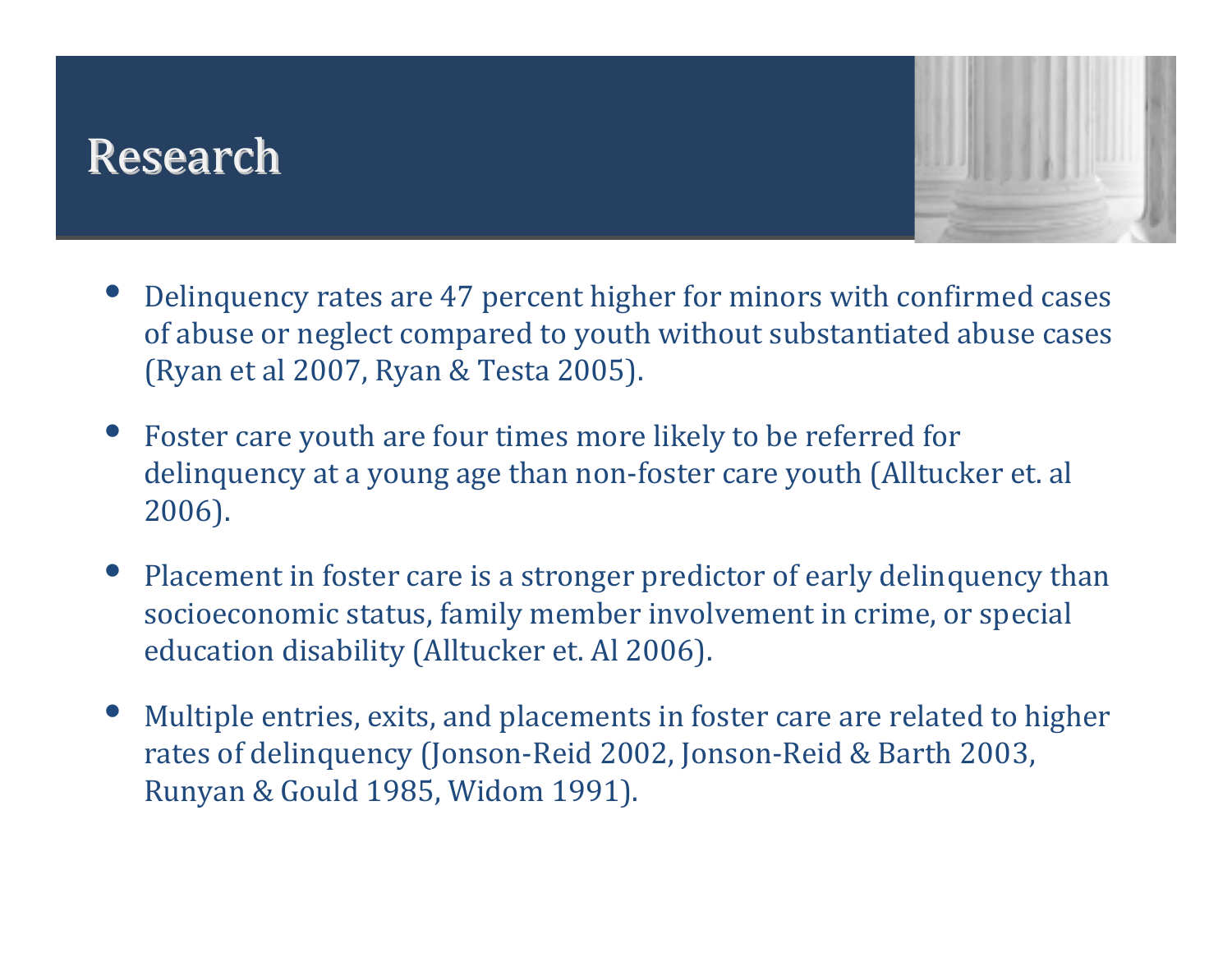#### Research



- • Studies suggests that some possible reasons for the higher delinquency rates among child welfare youth are association with antisocial peers, instability in placements, and fewer pro‐social community and family ties (Ryan et al. 2007, Brezina 1998, English et al. 2001, Ryan & Testa 2005, Ryan et al. in press).
- • Lambert et al. (2004) found that dual referred minors have a suicide rate that is higher than adolescents in the general population.
- $\bullet$  Research suggests that "while child welfare services are not focused on delinquency prevention, they may alter the risk associated with the abuse and neglect experiences" (Johnson‐Reid et al. 2000).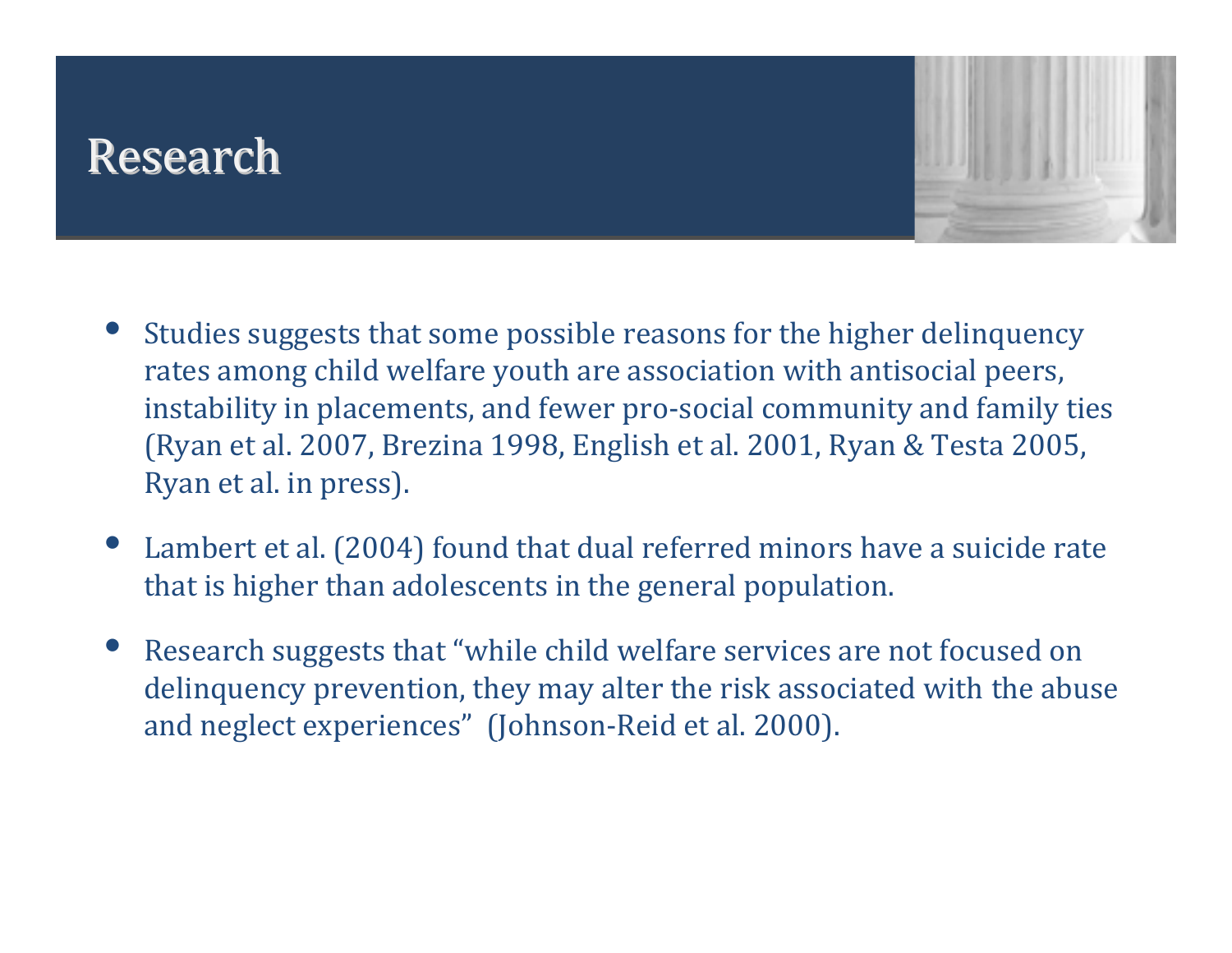#### Utah Set some goals



- •Diversion - provide same options - equal treatment
- • Limit placement in DT – use alternatives like Youth Services or other means such as not issuing a pick up order if child only gone fo r 2 hours
- • Use of Contempt Charges – not for negative behavior – make sure not overcharged, under charge d or mis‐charged
- $\bullet$ Less access to probation (use intervention)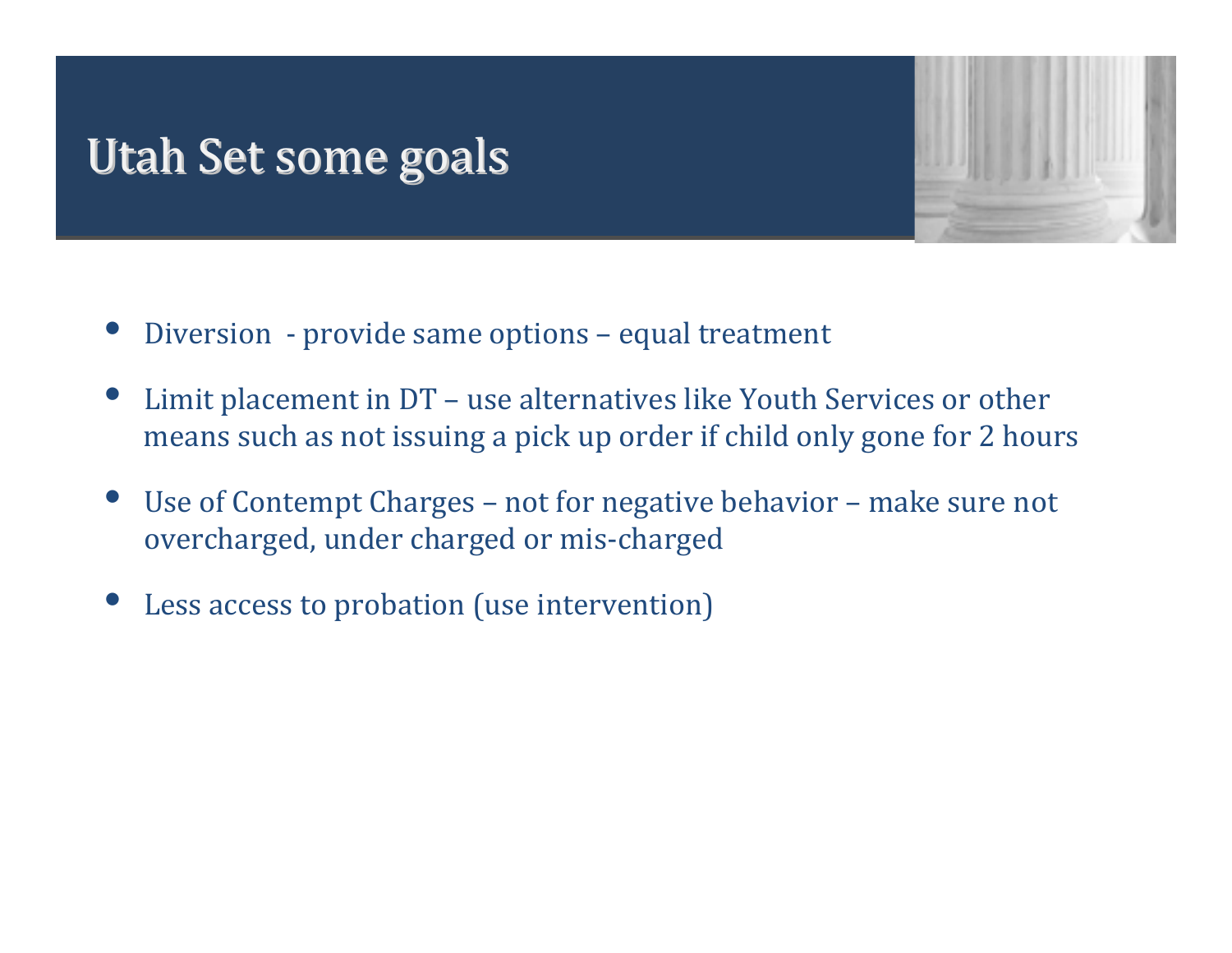## Who am I?



Most dual adjudication youth first enter the system as child welfare cases.



Dual Adjudicated Minors in Utah, Lizon, 2008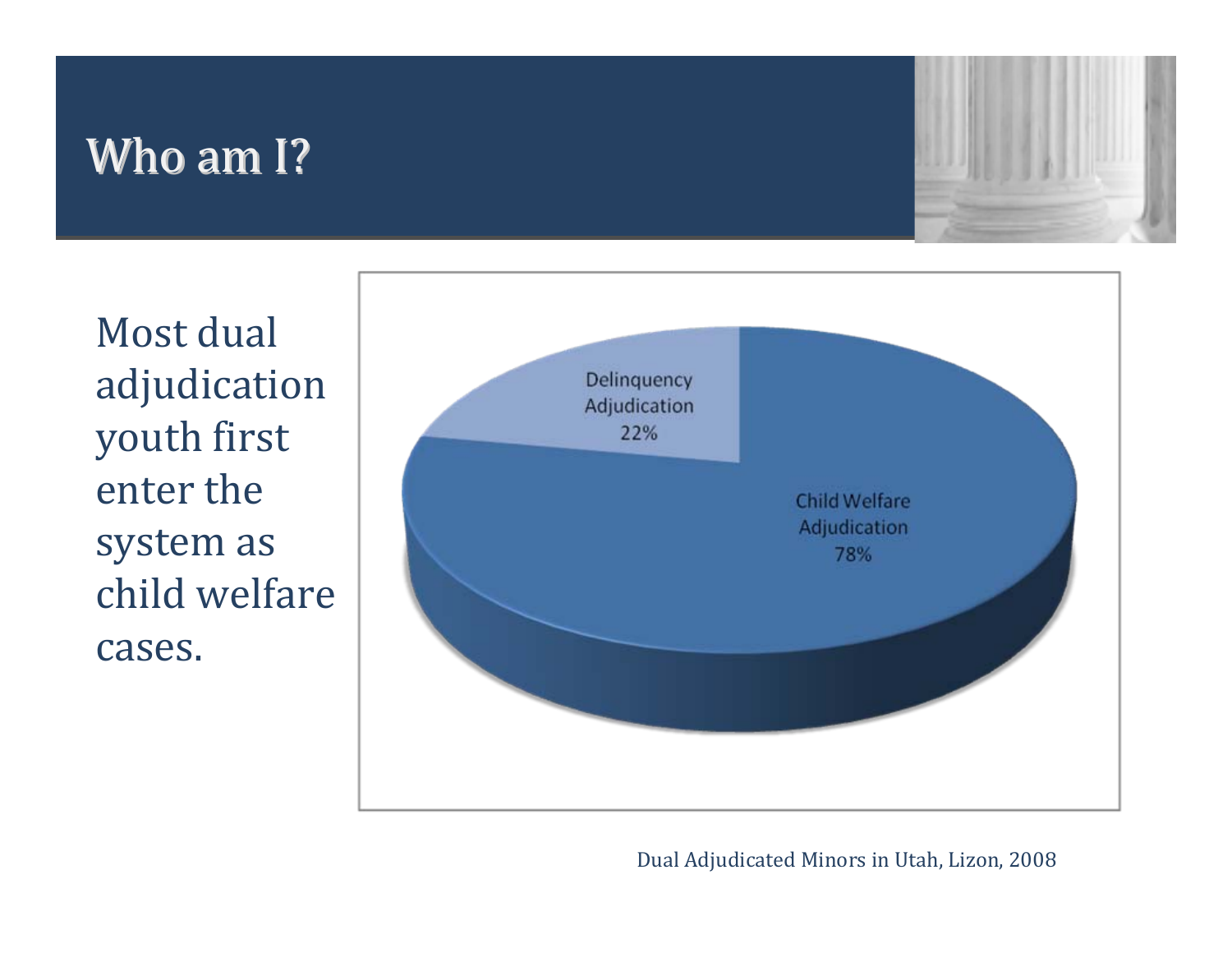## **Charges Petitioned to Court**



Youth with minor delinquencies are typically given the opportunity to resolve the charge outside of a formal court process. Dual Adjudication Youth are more li k ely to b e petitioned to Court.



#### Dual Adjudicated Minors in Utah, Lizon, 2008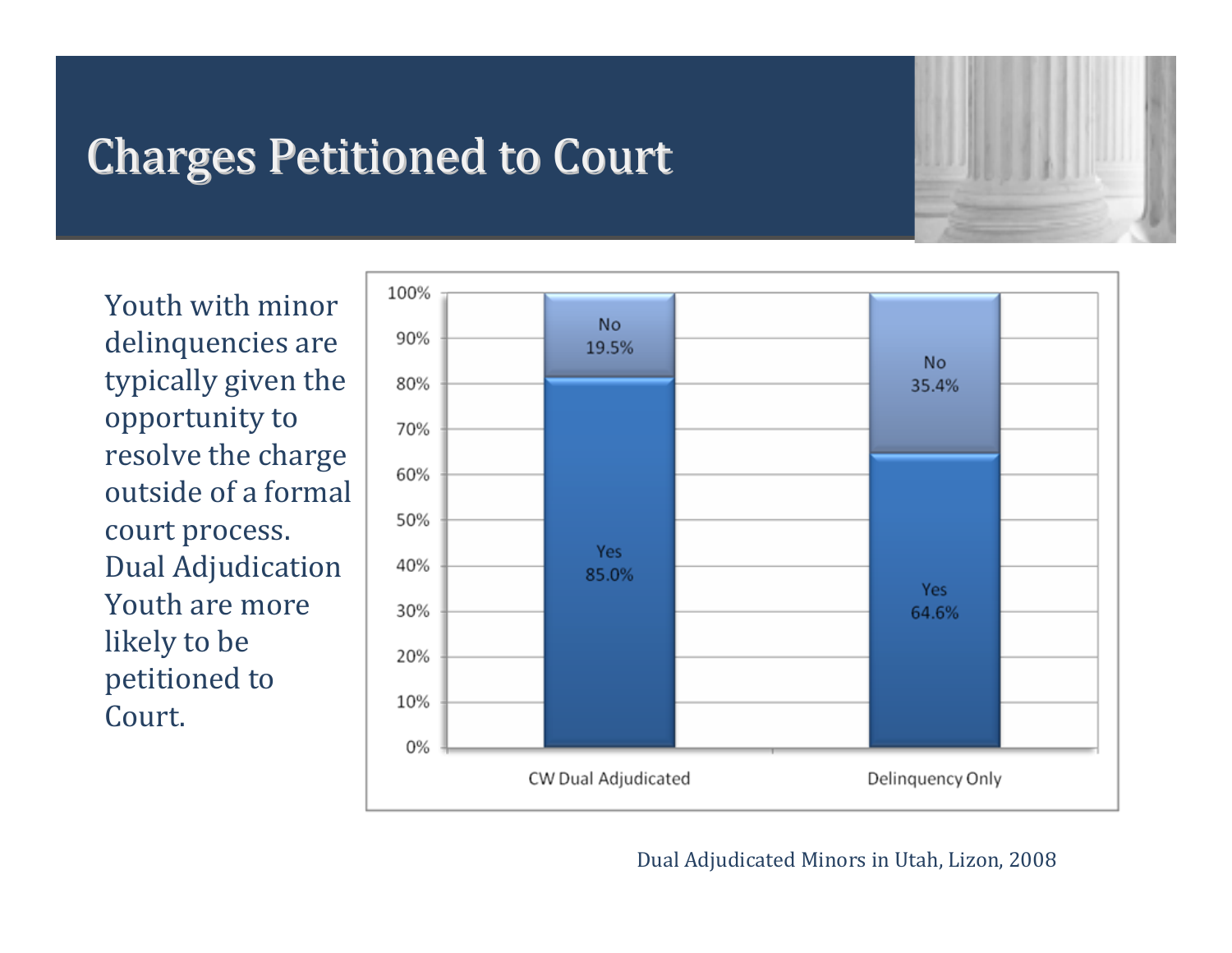## MINOR IN DETENTION ON CHARGES PRIOR TO DELINQUENCY HEARING



#### **OVERALL PERCENTAGE**



#### **OFFENSE SEVERITY**



Dual Adjudicated Minors in Utah, Lizon, 2008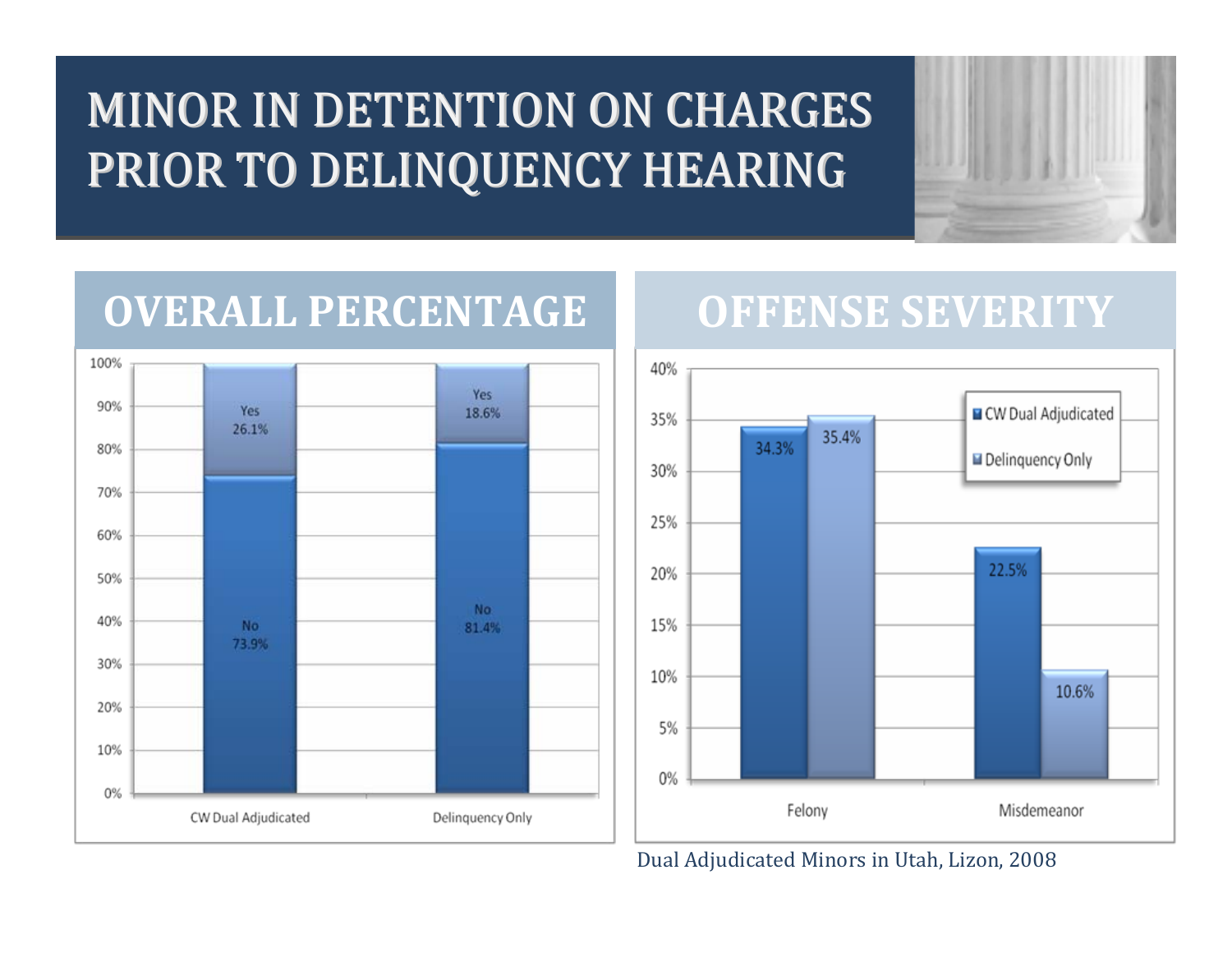### **Research Specific to Utah**



- • Dual adjudicated minors are also more likely to be petitioned and placed in detention prior to the initial hearing than their delinquen cy o nly counterparts.
- • Dual adjudicated minors are more likely to be placed in detention for contempt, often because they went AWOL.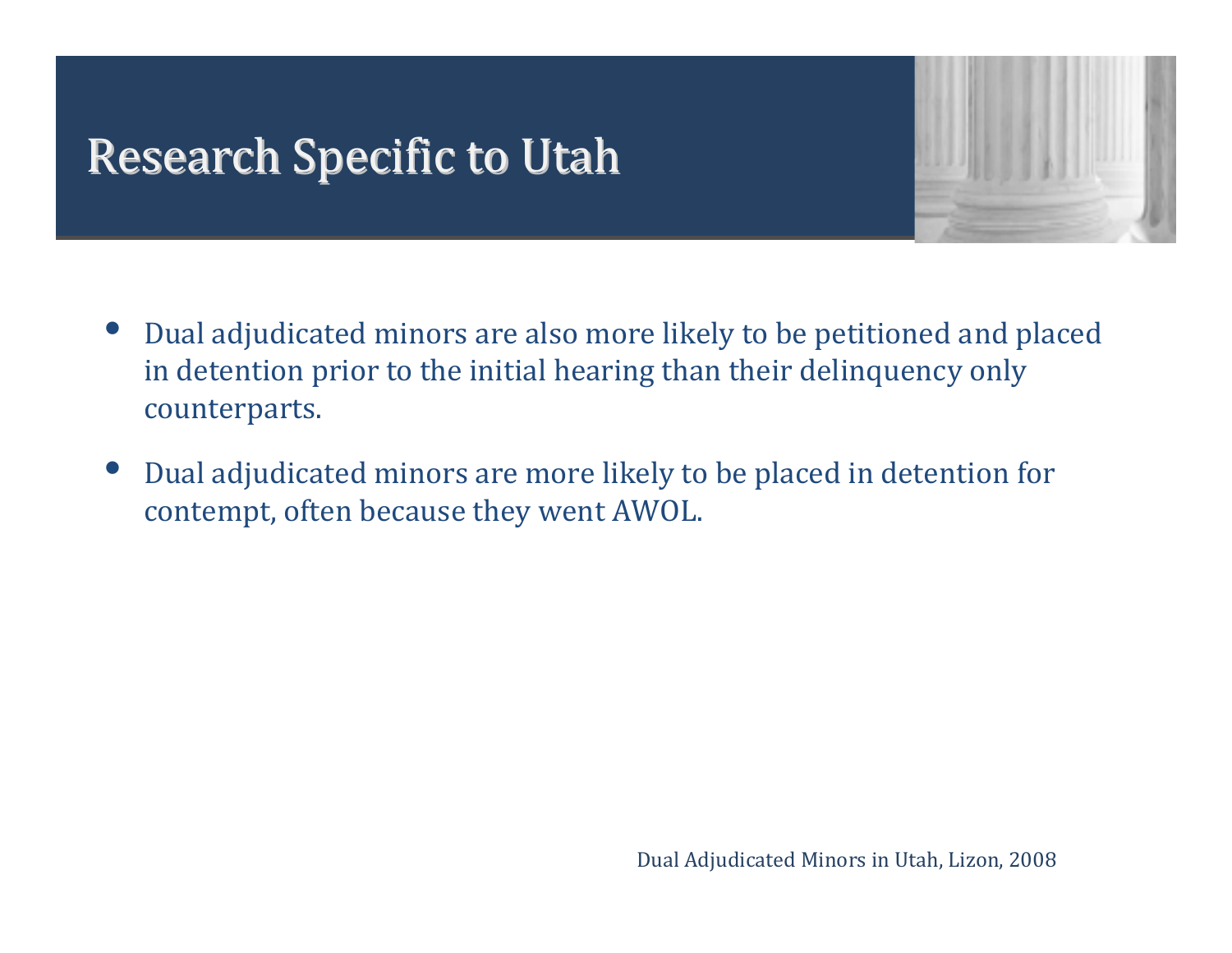### **Research Specific to Utah**



- • Dual adjudicated youth are less likely to receive non‐judicial closures and probation than delinquency only youth. However, they are more lik ely to receive programs and assessments or have the charges against them dismissed.
- • $\bullet$  Dual adjudicated youth are more likely to be placed in detention or placed in the custody of Juvenile Justice Services (JJS).
- • The study also considered whether youth are initially referred for child welfare or for delinquency. Most dual adjudicated youth are initially referred for child welfare and are subsequently referred for deli n quency. However, about twenty percent of youth are first referred for delinquency and subsequently receive a child welfare referral. They tend to have more delinquency referrals, detention placements and placements in JJS custody.

dicated Minors in Utah, Lizon, 2008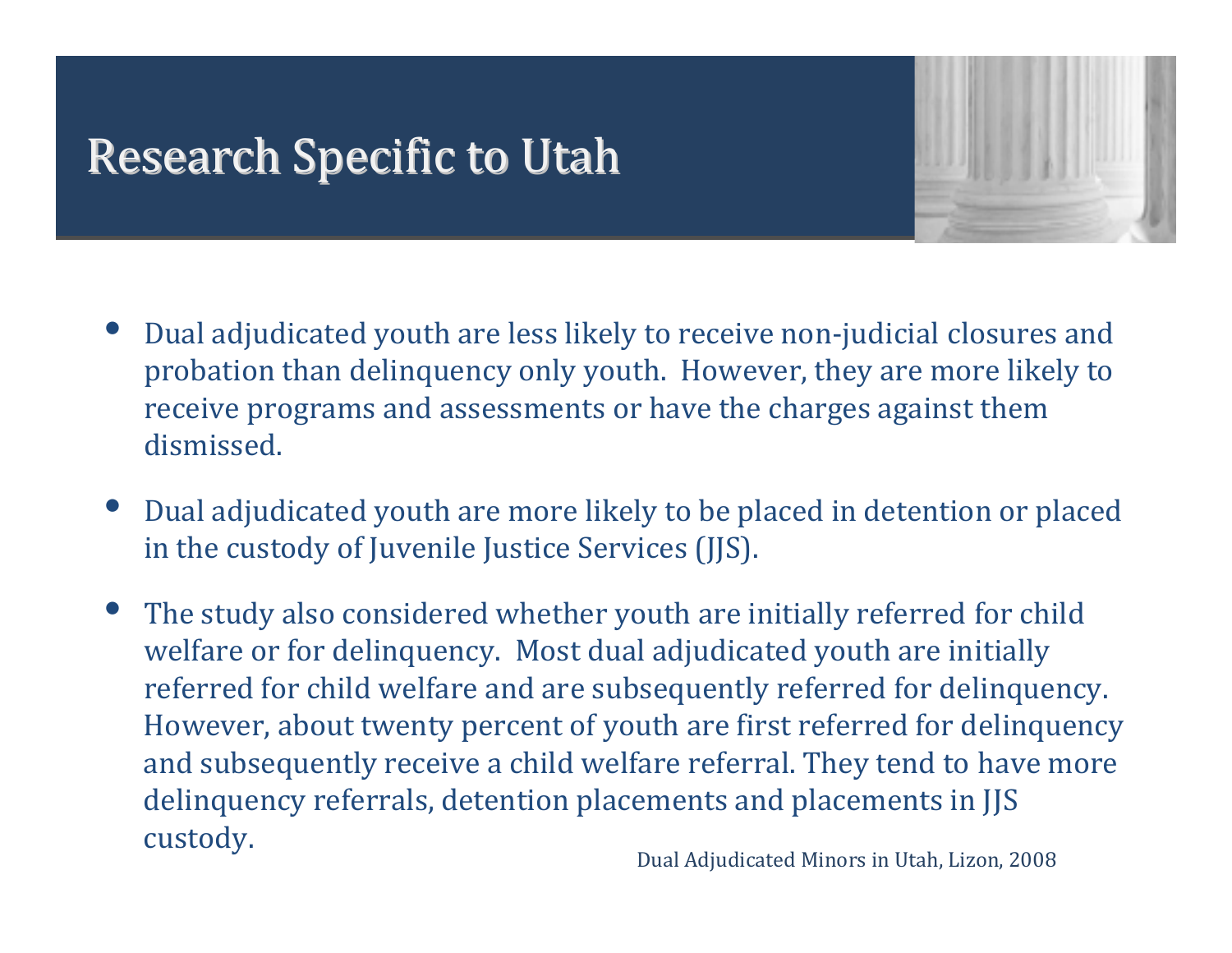## Why is this important?



- Lifting together is the key to success
- While child welfare and delinquency are separate systems, the child is an individual who may be facing both issues
- The child should not be treated more harshly just because his/her parents are guilty of abuse or neglect

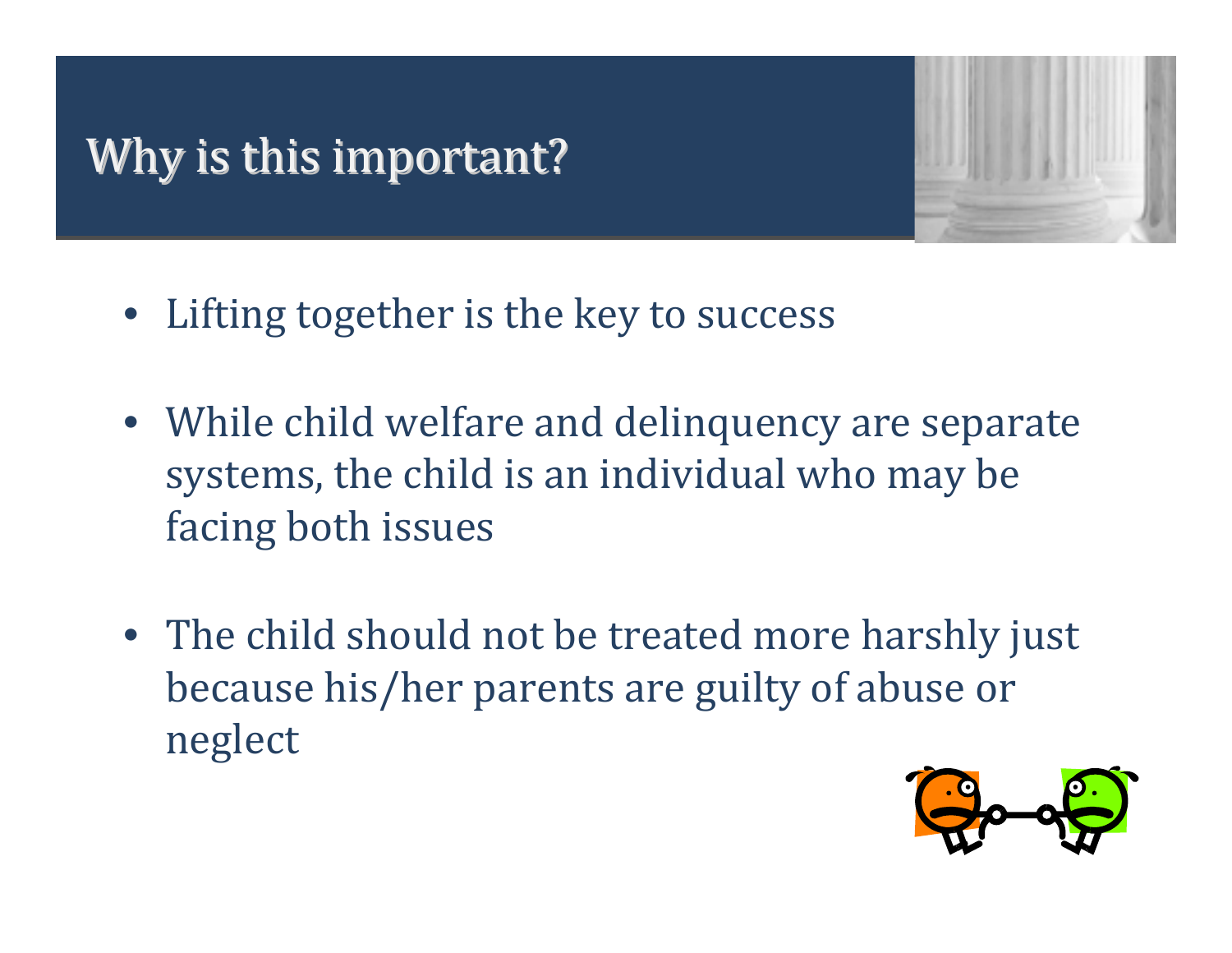#### Barriers



- Labeling: Child Welfare or Delinquent
- •Communication
- $\bullet$ Defining the roles of each stakeholder
- $\bullet$ Finding resources

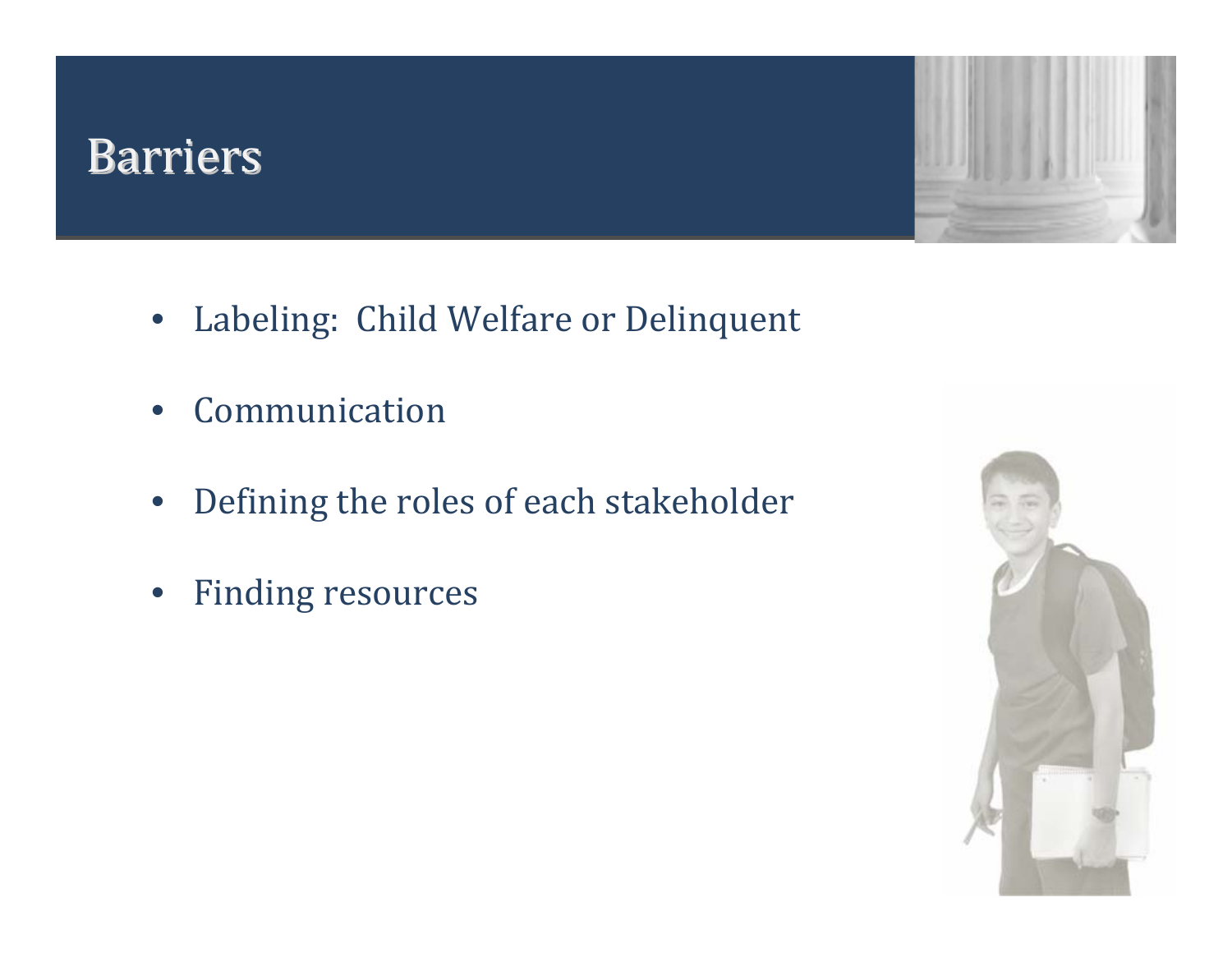## **Barriers: Labeling**

- Child Welfare or Delinquent?
- This is a child not a label. The child may have some of each issue.
- The label changes the course the case follows.
- The label may become an excuse not to work together.



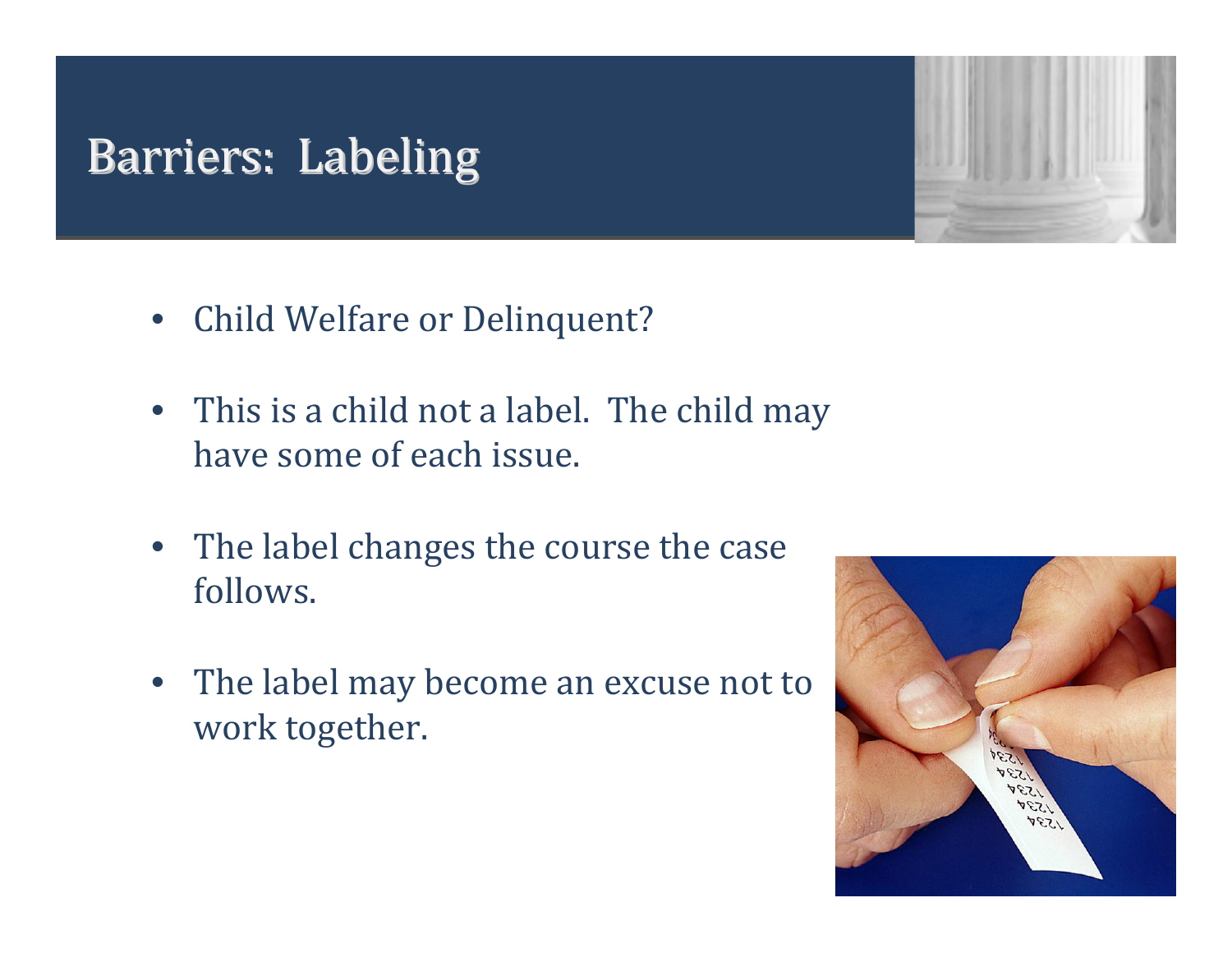#### **Barriers: Communication**

- •Getting on the same page
- •Seeing the child as OUR case
- •• Information sharing-policy changes, practices and even data systems
- Learning about each other's systems, constraints and abilities

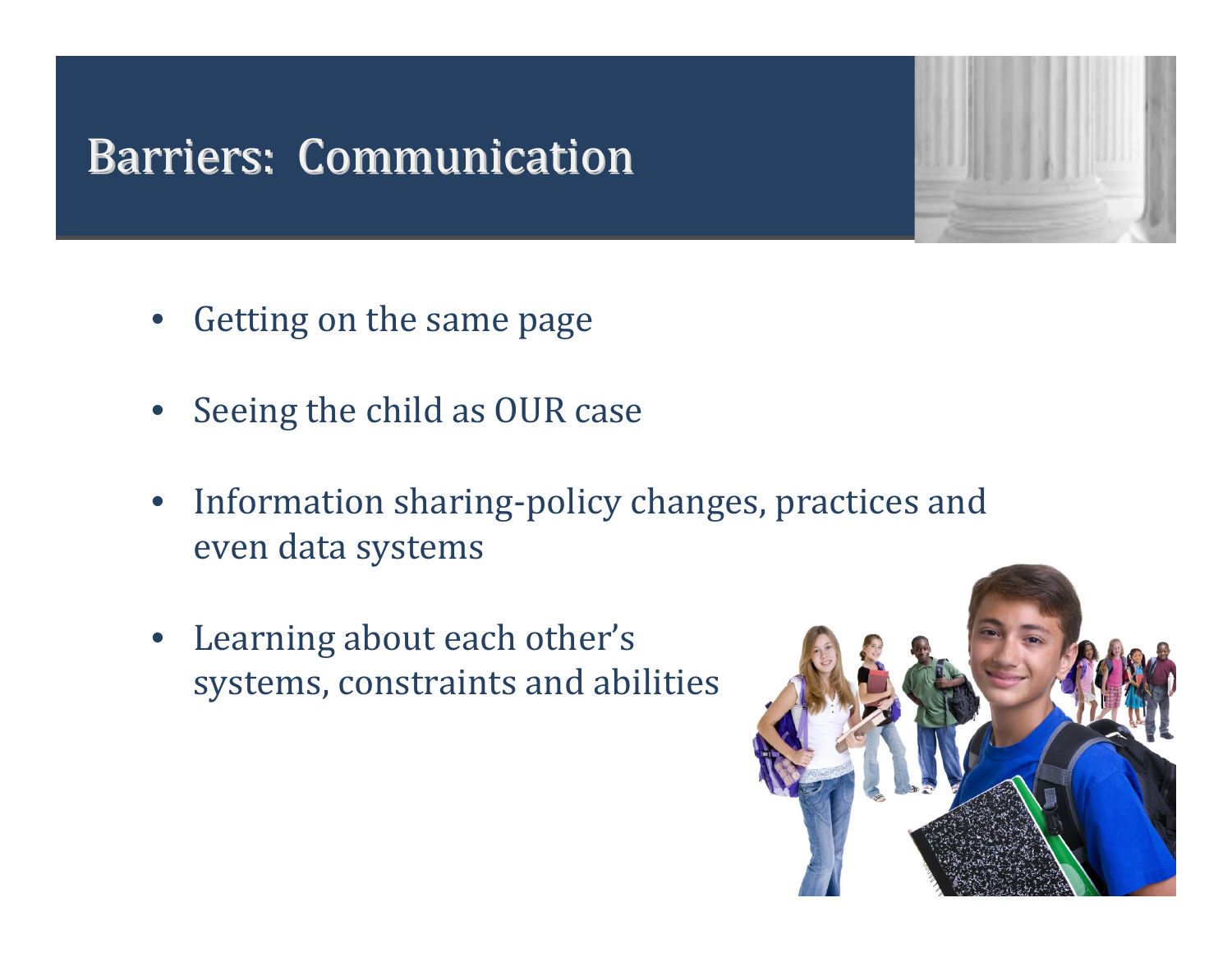## Barriers: Defining Roles

- Too many cooks spoil the soup.
- • Make sure things get done. Don't assume others will take care of it.
- Cases are very unique. Communicate about what this youth needs and who will do it.
- The child welfare issue might resolve before the delinquency is cleared up or vice‐versa.



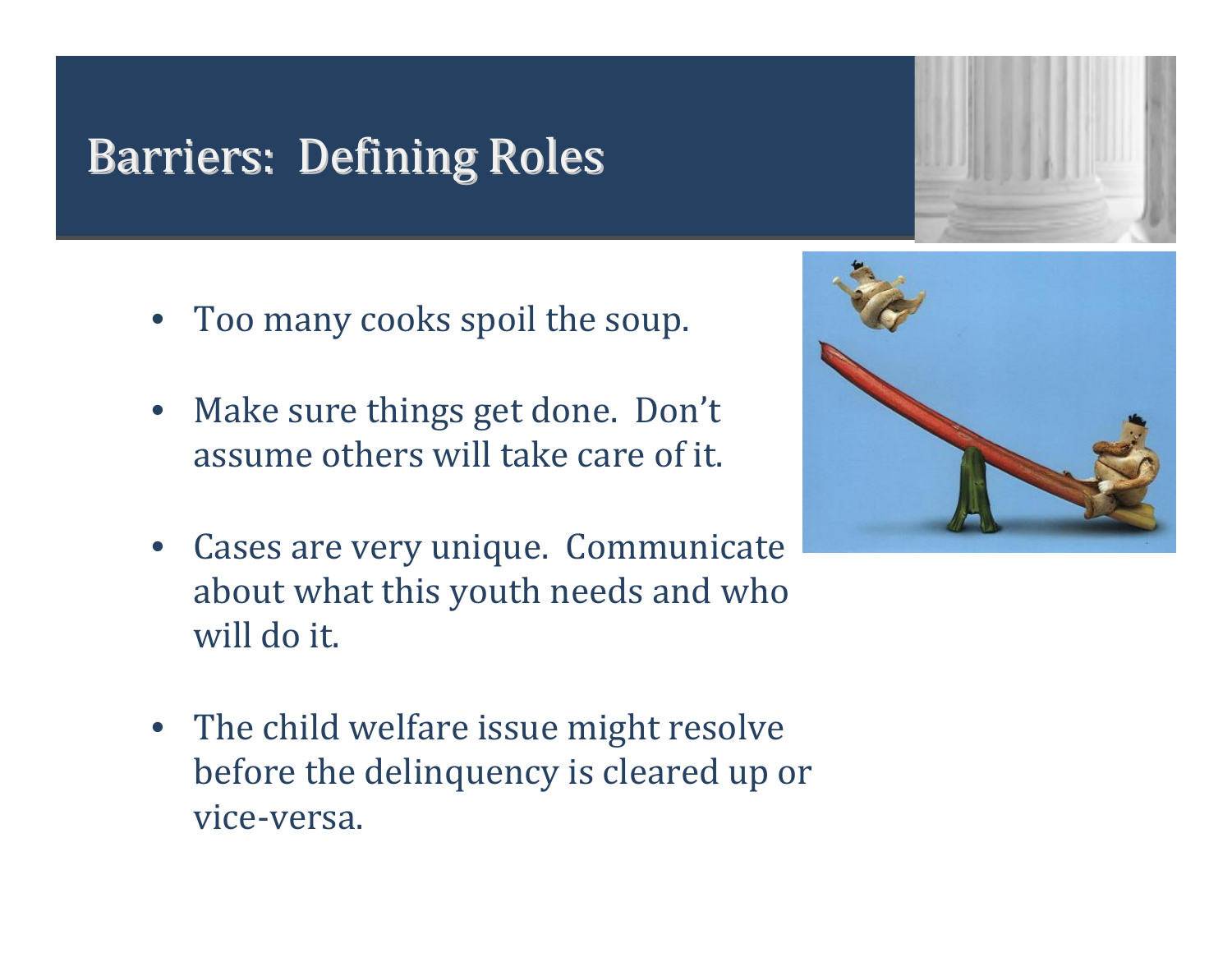#### Barriers: Resources

- Being in custody changes what resources are available.
- Dual adjudication cases usually require coordinating more paperwork.
- Custody youth may be moving to various placements across the state.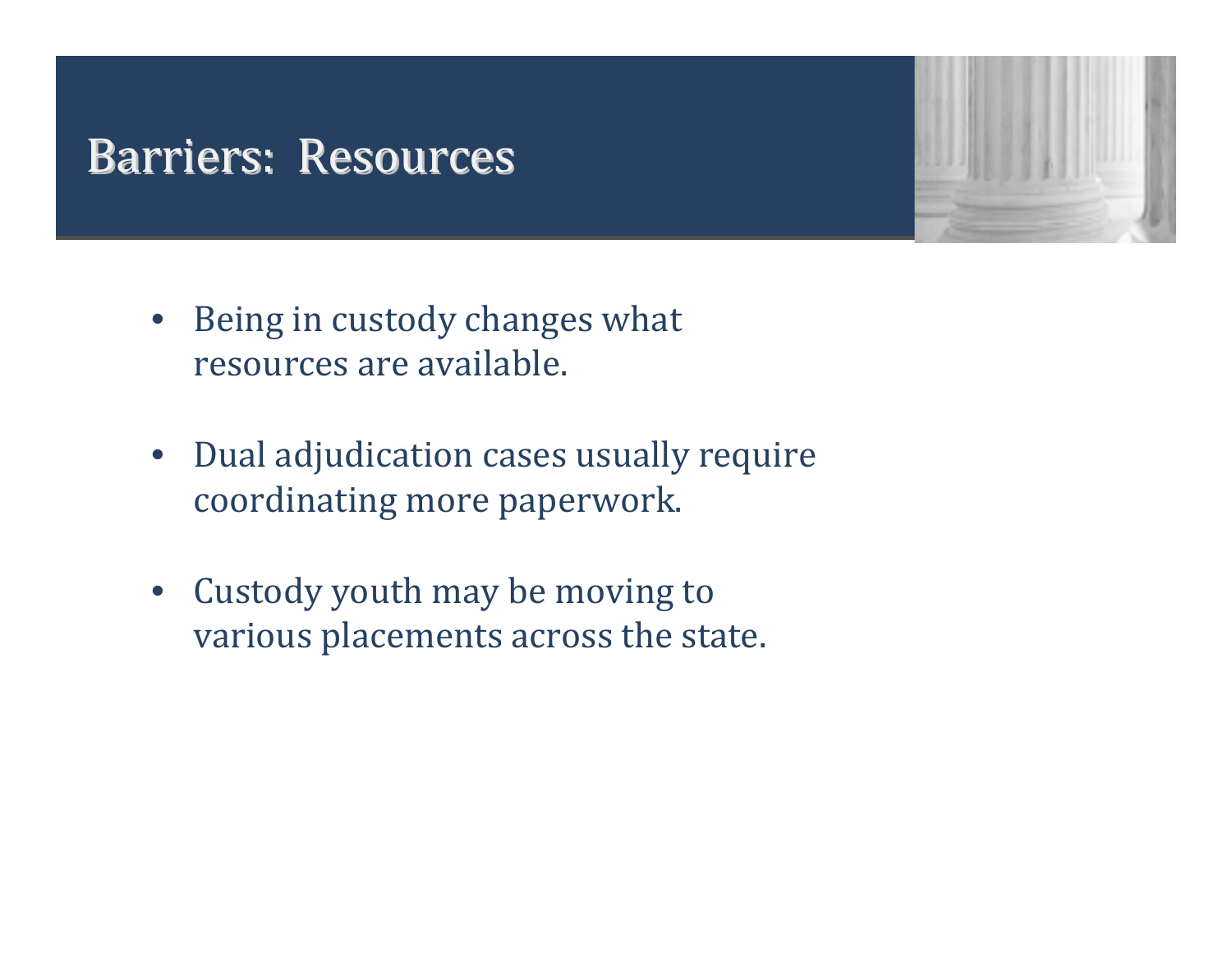### What is being done?



- Court Improvement Project (CIP)
- Dual Adjudication Subcommittee 2007
- Research with DCFS and Court
- Policy changes
- $\bullet$ Raise stakeholder awareness
- •Pilot projects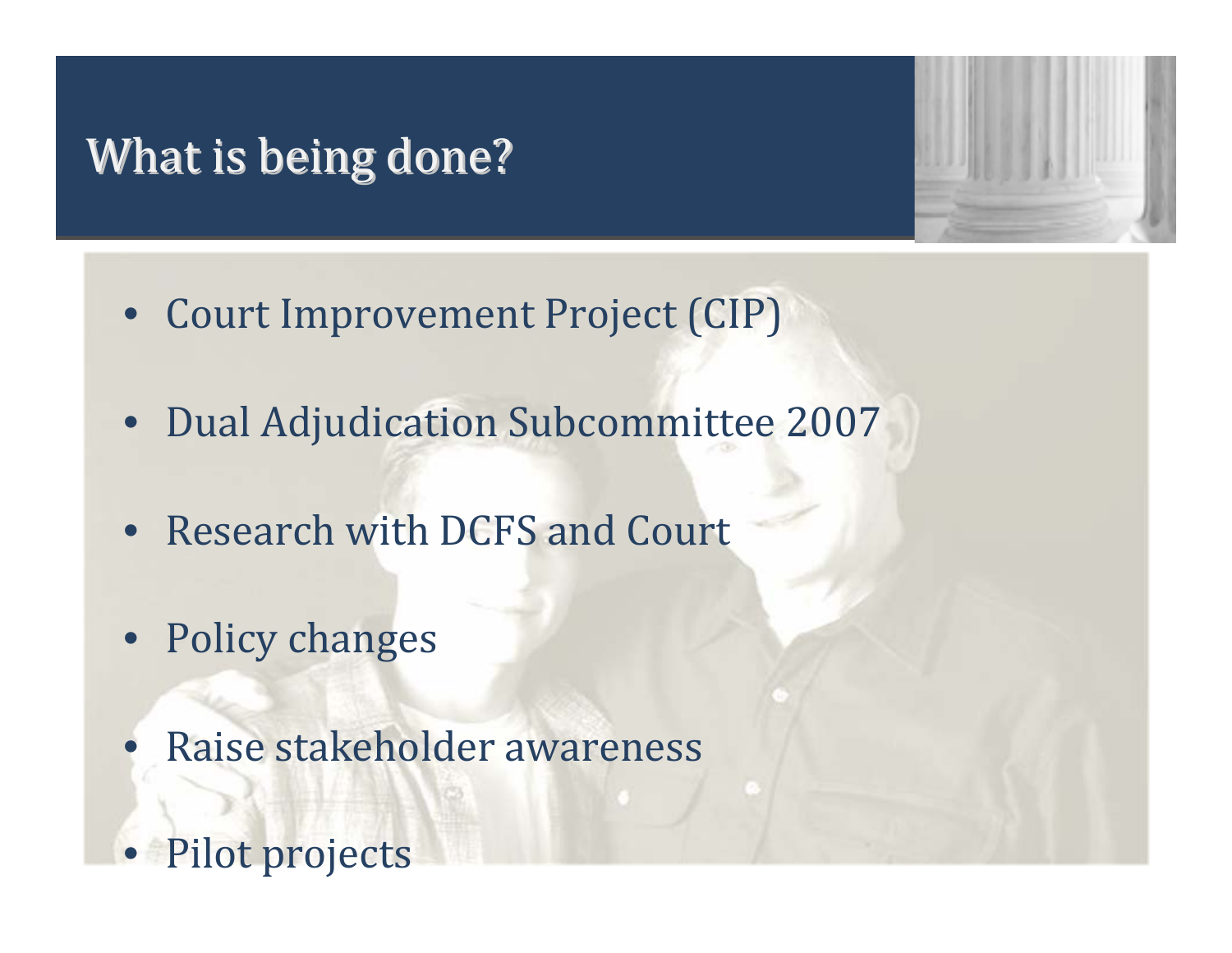#### What is being done? Pilot Projects



- Diversion Program divert foster kids and give same opportunities to handle matters without seeing a judge
- Third District doing Pick Up Orders to Youth Services
- First, Fourth and Eighth District all did Summits to discuss the issue of dually adjudicated youth – providing wrap around services to make sure the kids get the services they need – Teaming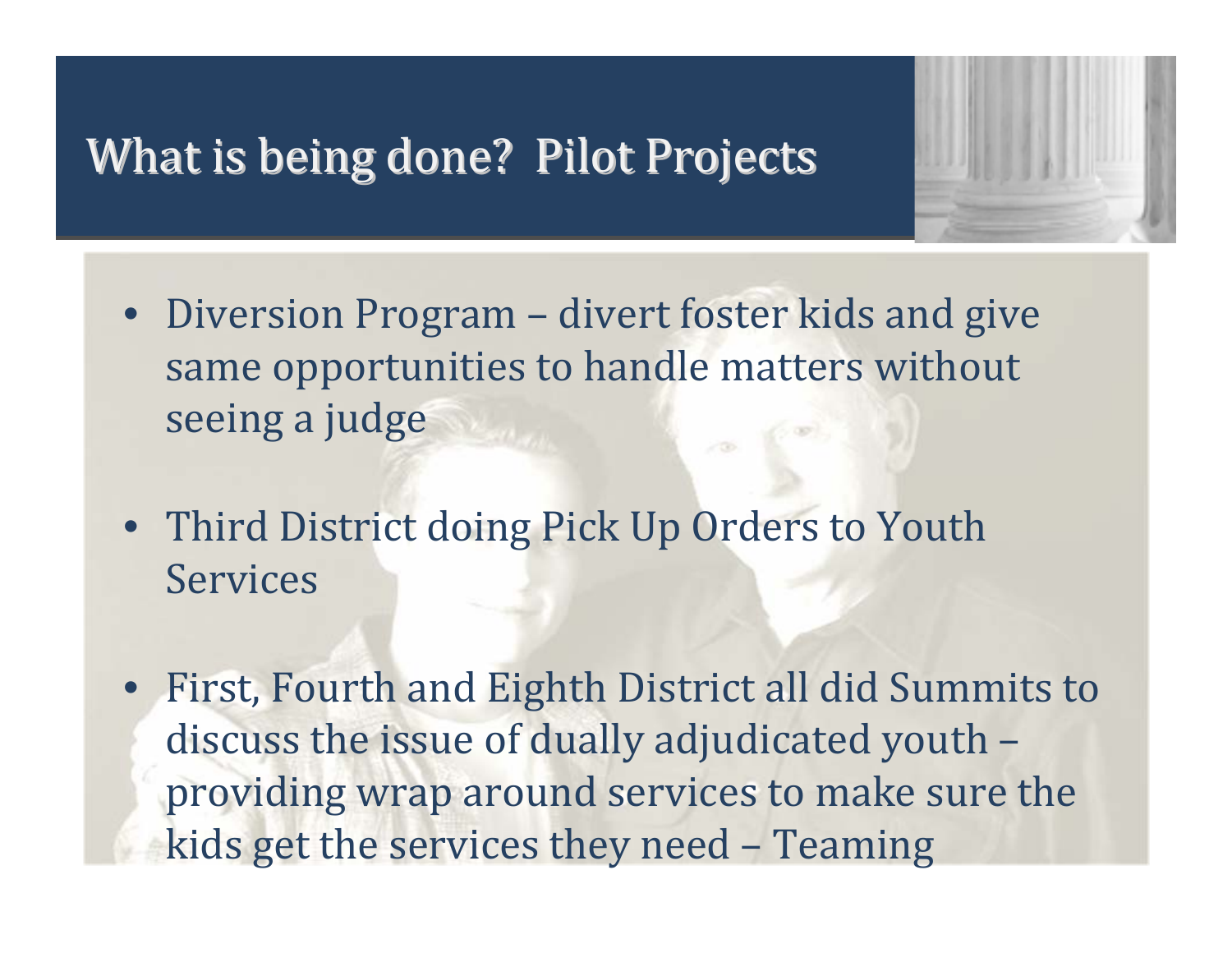#### What is being done? Pilot Projects



- Statewide judicial officers are receiving training and education on handling contempt
- Suspended detention time no longer being used on routine behavior issues – if you can't get your own child into DT on that behavior don't send the foster youth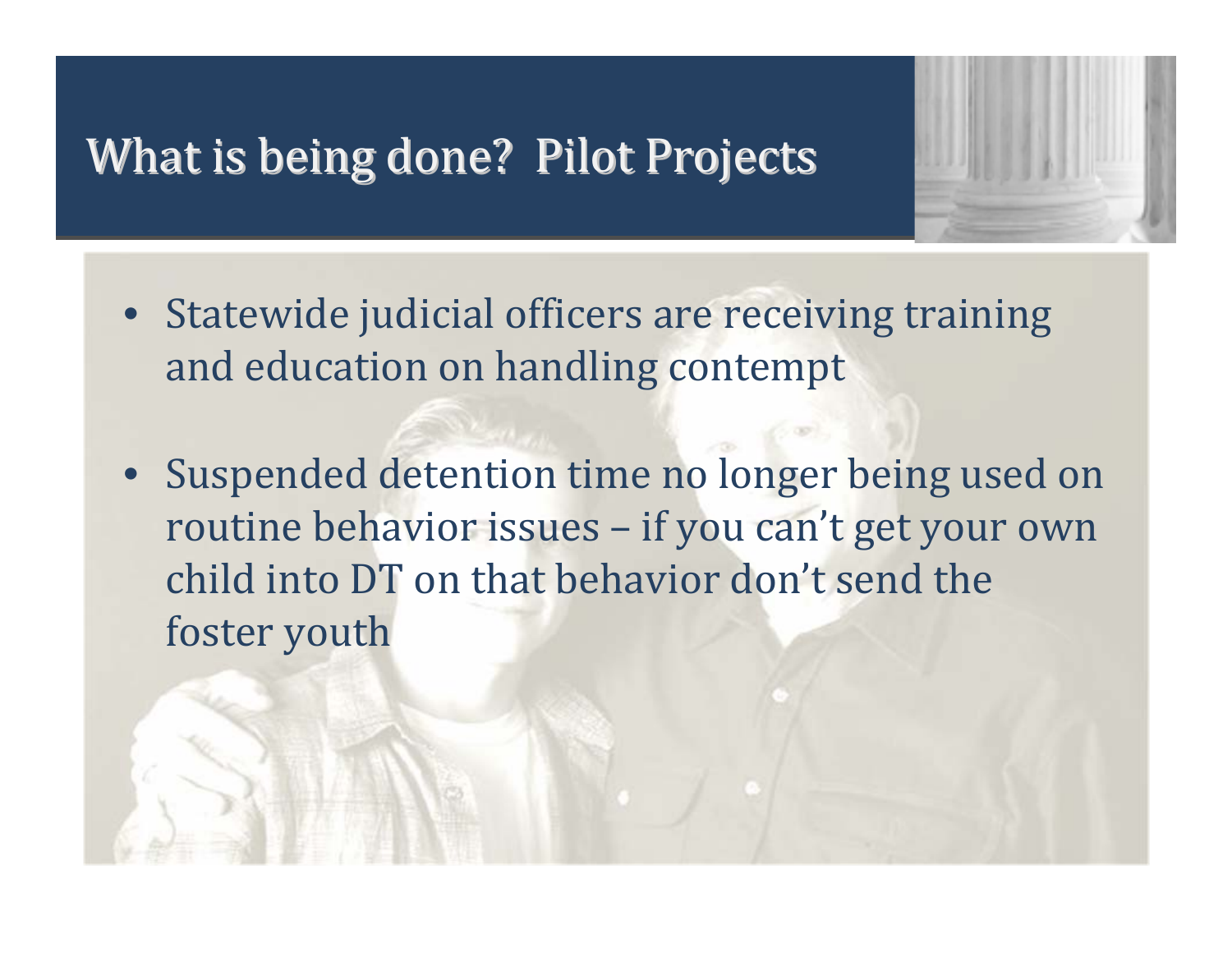#### What is being done? Research



- Court and DCFS researchers work together
- Study the process of entering the system
- Compare dual adjudication youth to delinquency only youth
- $\bullet$ Compare the rates of detention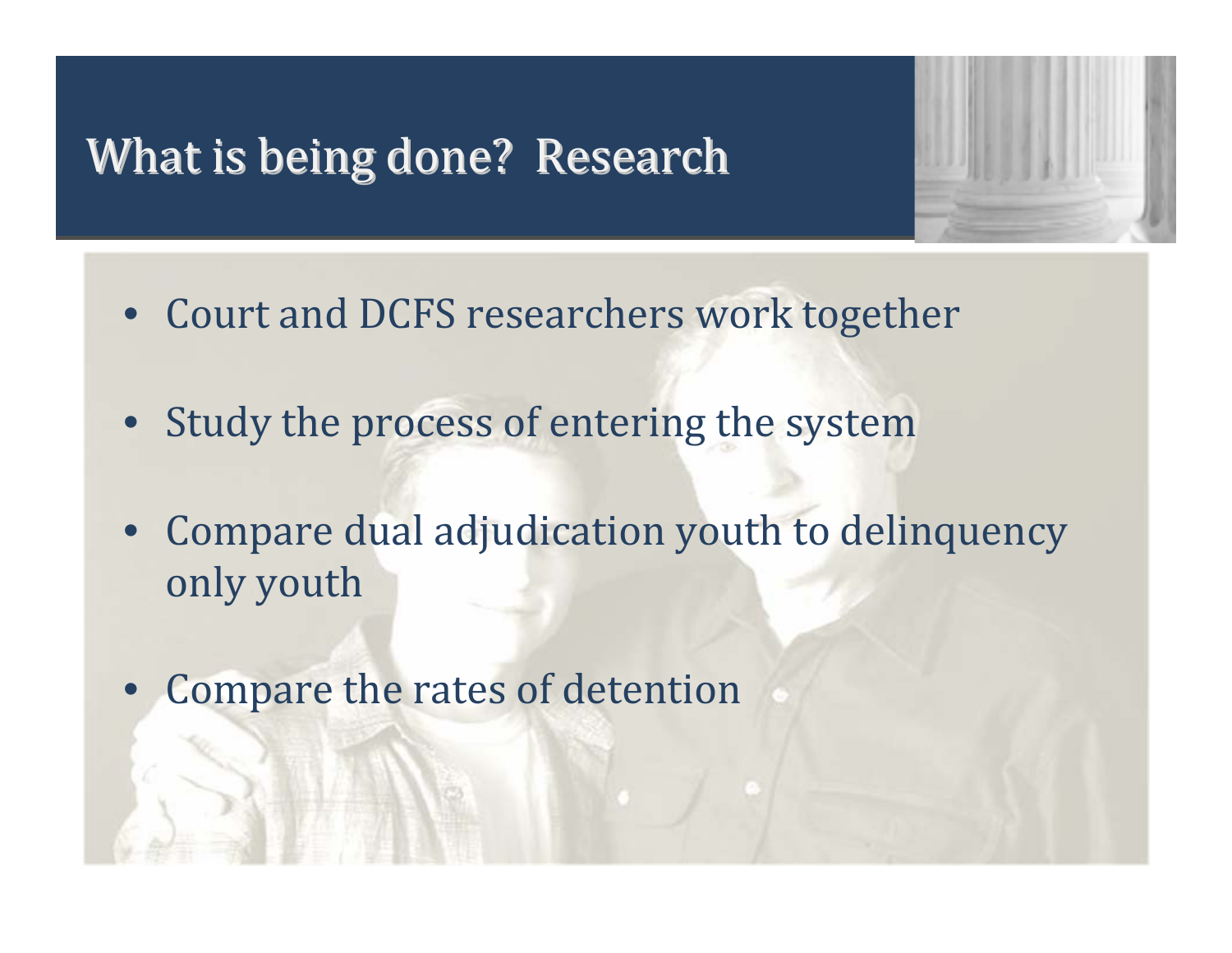#### What is being done? Policy Changes

- 
- Warrants to Youth Services instead of detention
- Diversion offered to DCFS custody youth
- Probation Policy and Procedure updates
- DCFS Guidelines being created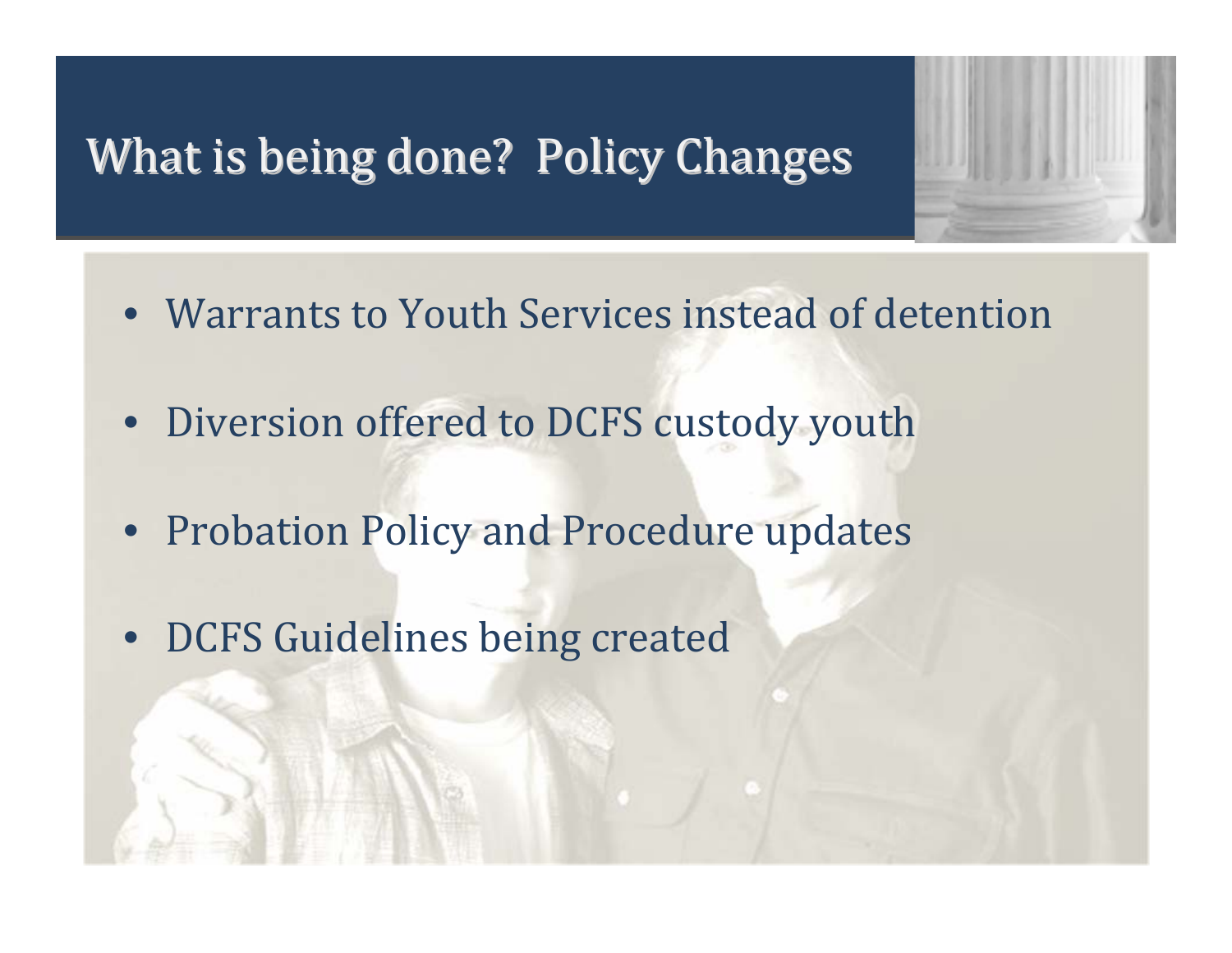#### **Responsibility of Probation**



- •Assess risk of recidivism (Preliminary inquiry)
- $\bullet$ Divert from formal court processing (Non-Judicial) where appropriate
- • Collaborate with DCFS to make recommendations for community safety, accountability and competency development (Balanced Approach)
- •**• Target criminogenic needs that reduce recidivism**
- • Serve as an agent of change with motivational strategies and by removing barriers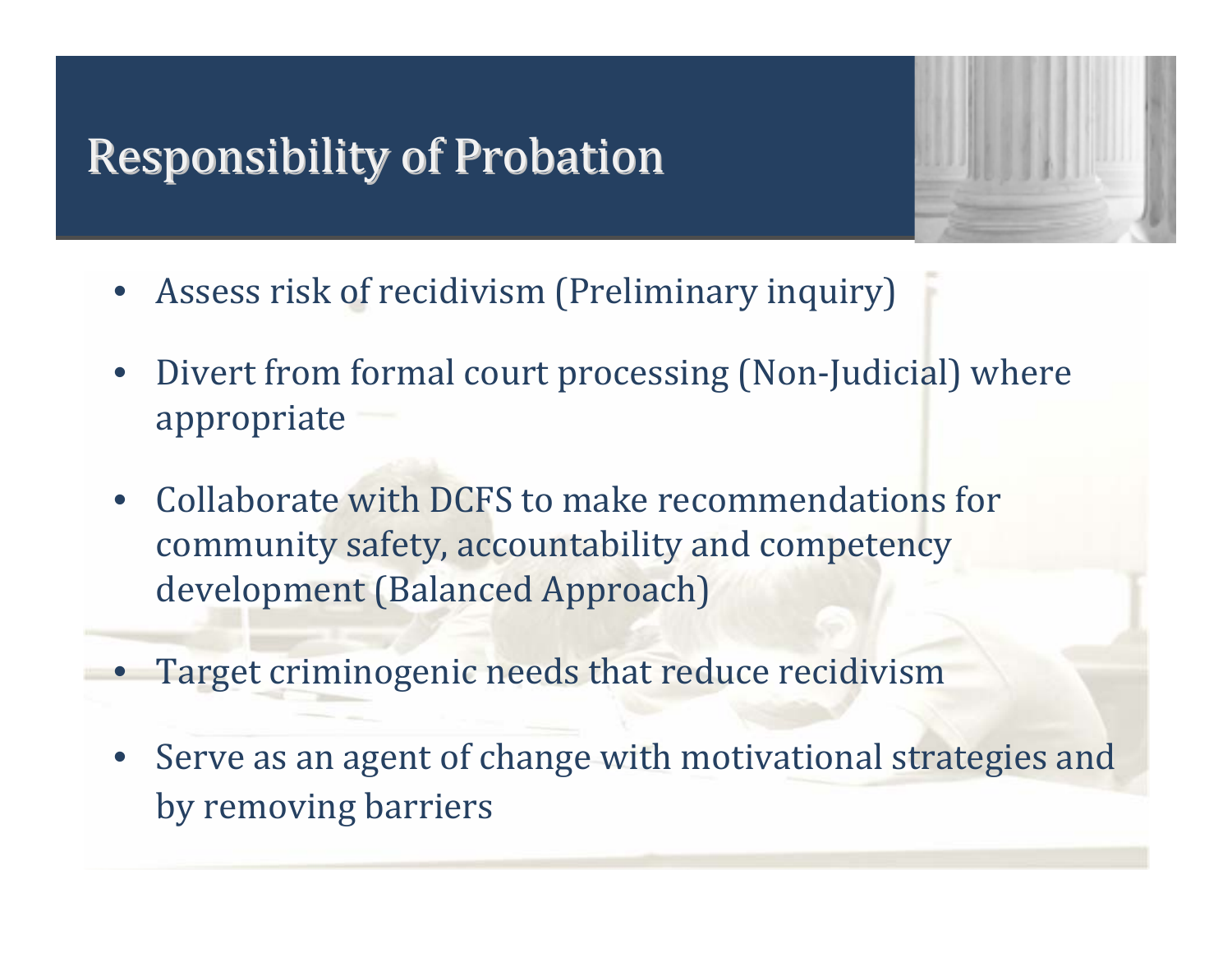## Responsibility of the Division of Child Responsibility of the Division of Child and Family Services



When the referral is diverted from the formal court process:

- Assure that the probation officer is invited to all child and family team meetings to offer input.
- •Ensure the youth's compliance with the diversion agreement.
- •Update the Court at the next child welfare hearing by reporting that the youth received a delinquency offense, what decisions were made regarding the youth, and progress made on the diversion agreement.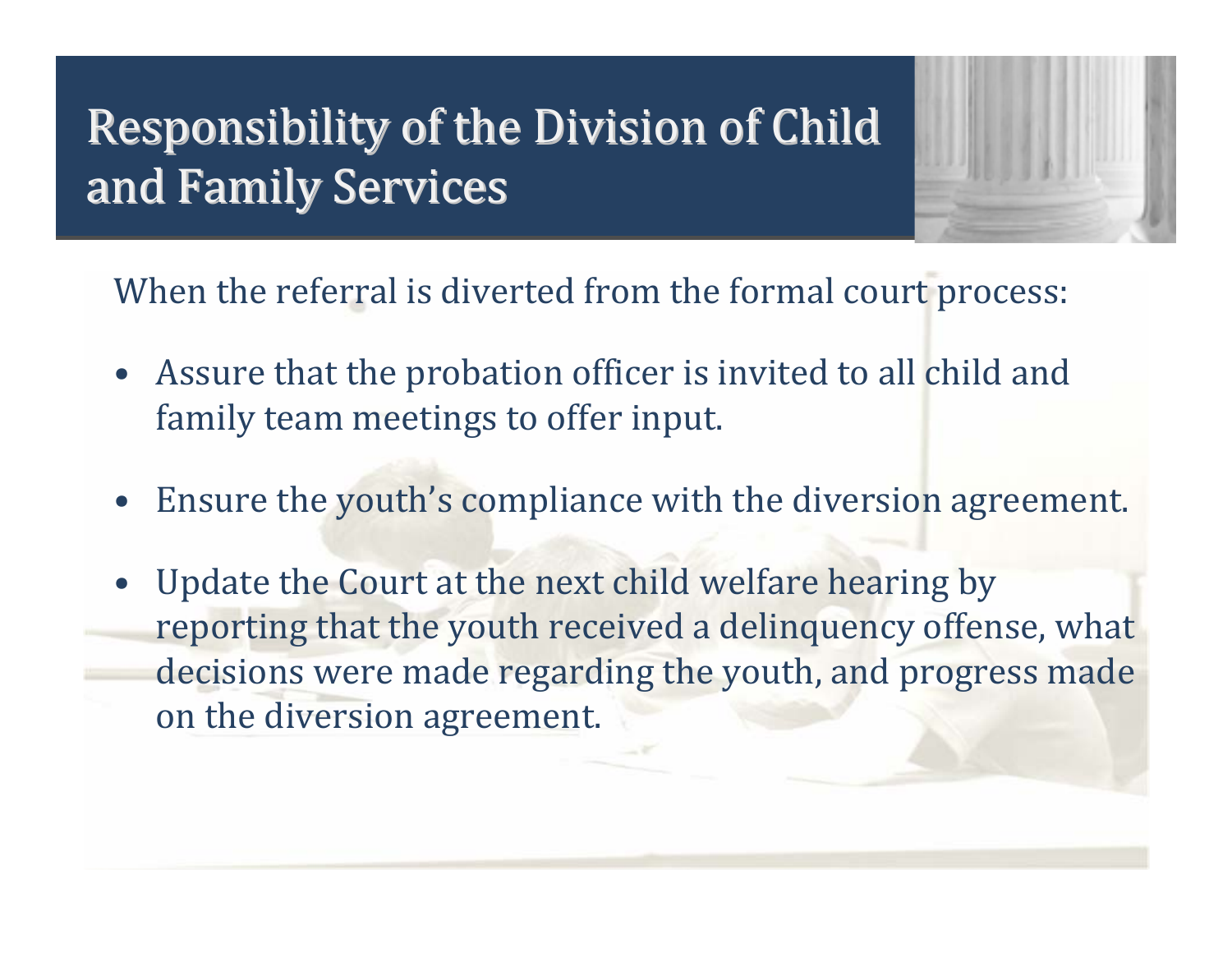## Responsibility of the Division of Child Responsibility of the Division of Child and Family Services



When the referral is petitioned to court:

- •Assure that the probation officer is invited to all child and family team meetings to offer input.
- •Collaborate with the probation officer regarding recommendations to the Court in terms of community service hours, restitution, placement, etc.
- •Continue to address the abuse, neglect, and child safety issues.
- •Continue to work with the probation officer to follow the compliance with the court order and report to the court together.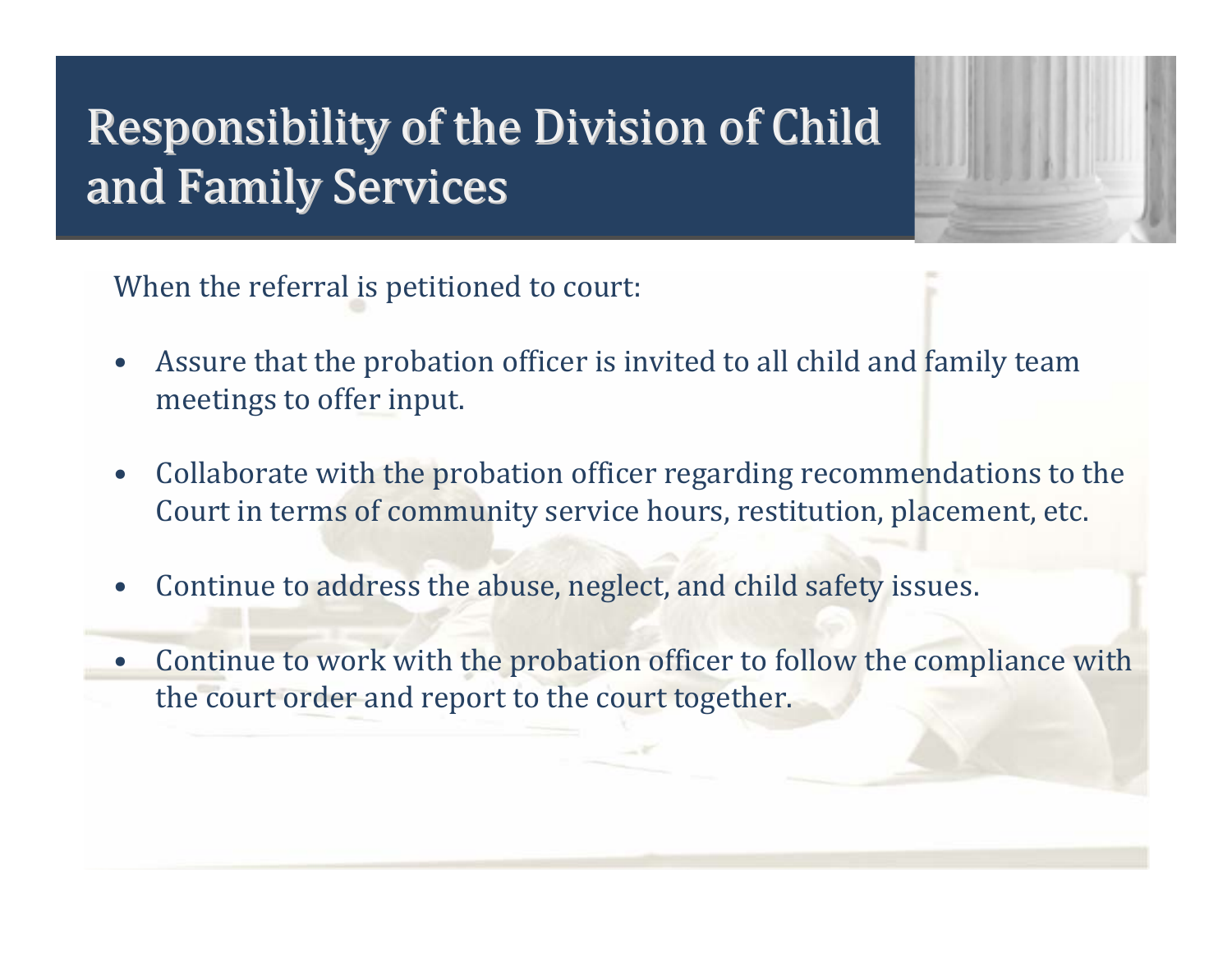#### **Challenges**

## **What is the greatest challenge to meeting the needs of dual adjudication youth?**

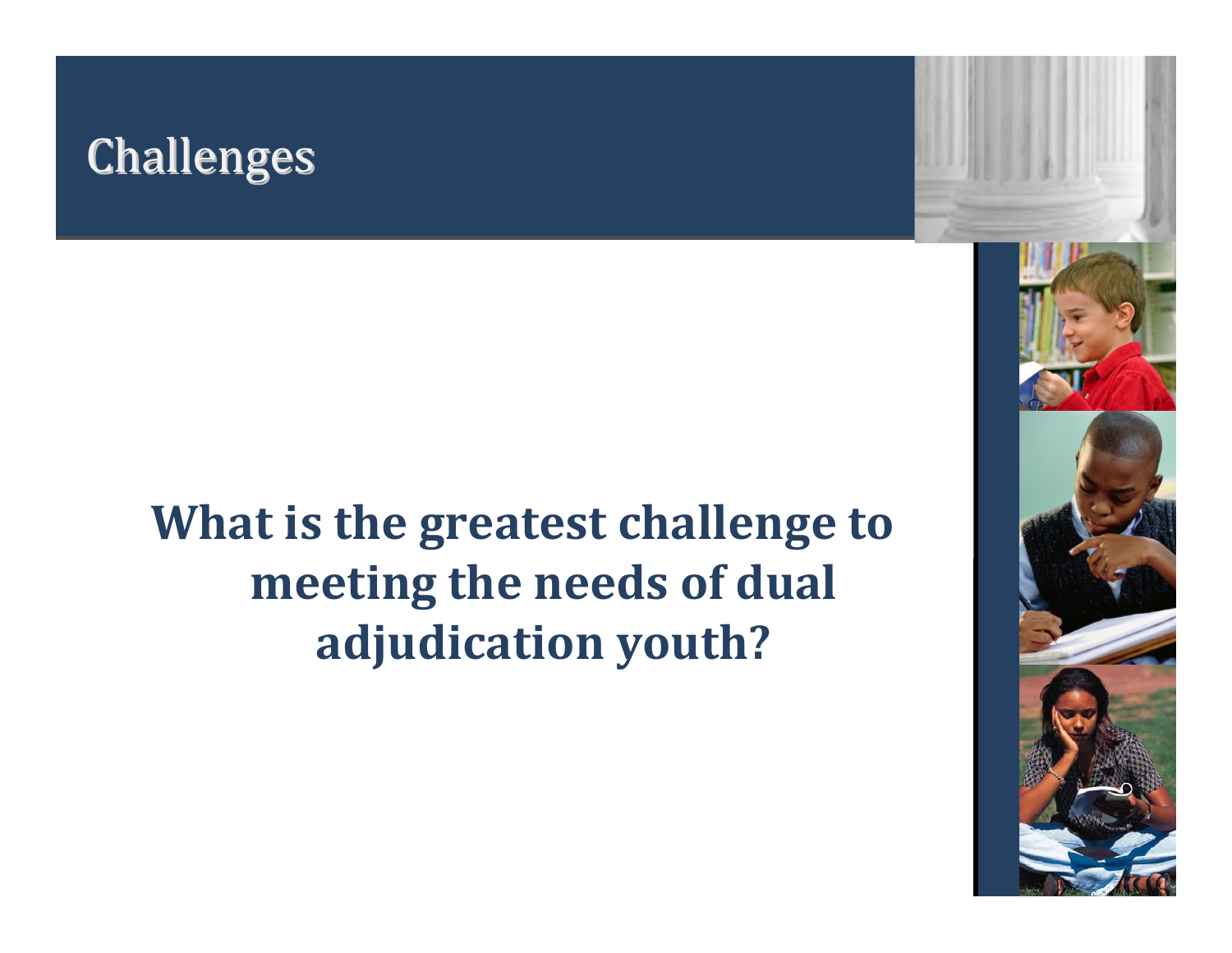

## **What can be done to overcome these challenges?**